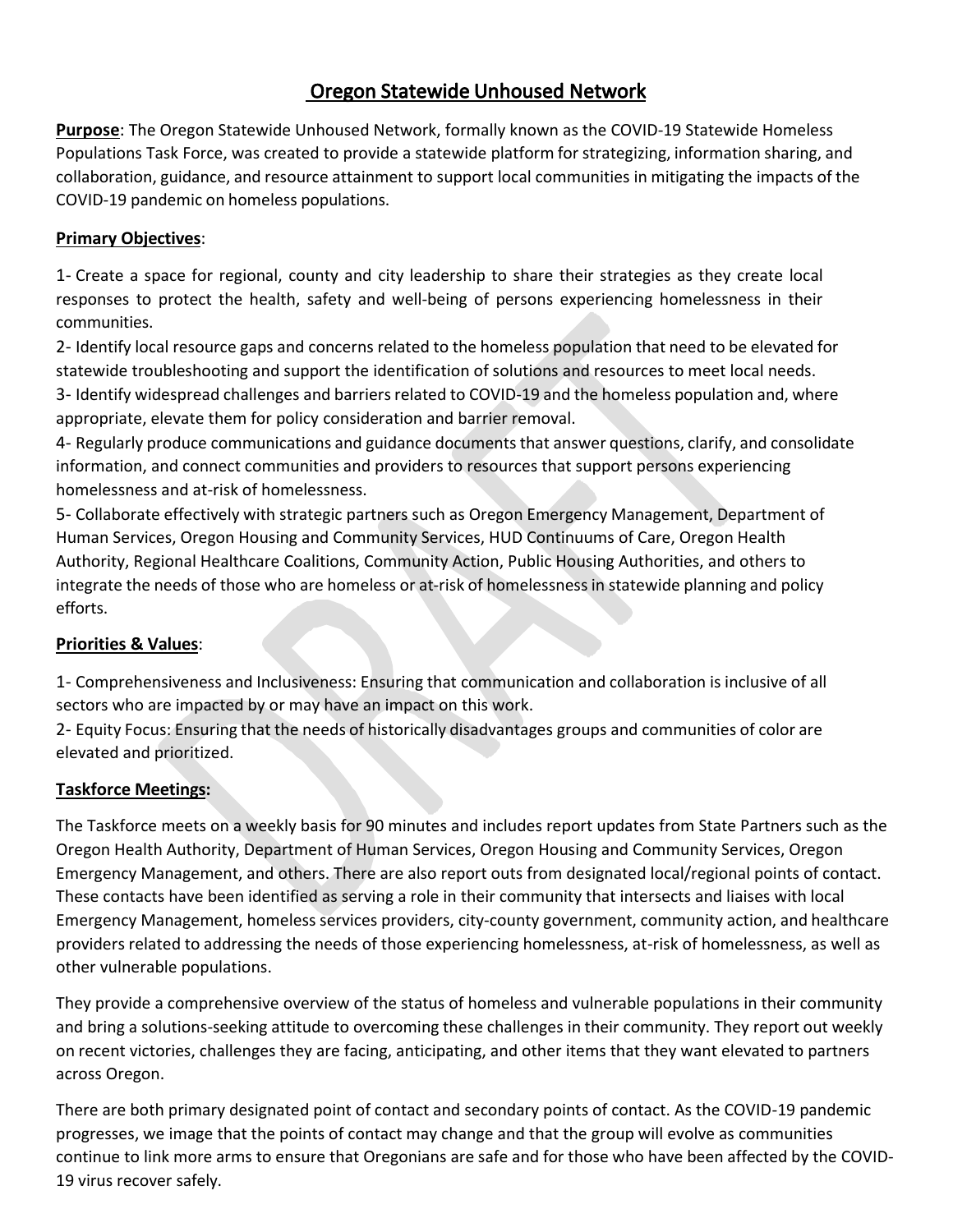# Oregon Statewide Un**housed Network** - Statewide Regional Updates

As Of: 04.20.22

| <b>Continuum of Care</b>          | <b>Counties</b>        |                        |                         |
|-----------------------------------|------------------------|------------------------|-------------------------|
|                                   |                        | <b>Primary Name</b>    | <b>Secondary Name</b>   |
| OR 500 - Eugene Springfield/Lane  |                        | Amanda Borta           |                         |
| County CoC                        | Lane                   | Kate Budd              | Sarai Johnson           |
| OR 501- Portland, Gresham,        |                        | <b>Bill Boyd</b>       |                         |
| Multnomah County CoC              | Multnomoah             | Christopher Sage       |                         |
| OR 502- Medford, Ashland, Jackson |                        |                        |                         |
| County CoC                        | Jackson                | <b>Vicky Armstrong</b> | <b>Melanie Doshier</b>  |
|                                   | Deschutes, Crook,      |                        |                         |
| OR 503- Central Oregon CoC        | Jefferson              | <b>Colleen Thomas</b>  | <b>Molly Heiss</b>      |
| OR 504-Salem, Marion, Polk        |                        |                        |                         |
| Counties CoC                      | Marion, Polk           | Jan Calvin             | Ashley Hamilton         |
| OR 505- Oregon Balance of State   |                        |                        |                         |
| Coc                               | 26 Counties (Below)    | David Navarro          |                         |
| OR 506-Hillsboro, Beaverton/      |                        |                        |                         |
| Washington County CoC             | Washington             | Phyllis Bittinger      | Pat Rogers              |
|                                   |                        |                        |                         |
| OR 507- Clackamas County Coc      | Clackamas              | Raina Smith-Roller     |                         |
|                                   |                        |                        |                         |
|                                   |                        | Ashley Horath          | Beth Barker-Hidalgo     |
|                                   | Coos, Curry            | <b>Drew Farmer</b>     |                         |
|                                   | Josephine, Douglas     | Di Bradley             | Kayla Warrington        |
|                                   | Klamath, Lake          | Christina Zamora       |                         |
|                                   | Harney, Malheur        | Barb Higginbotham      |                         |
|                                   | Grant, Union, Wallowa, | Rochelle Hamilton      | Margaret Davidson       |
|                                   | <b>Baker</b>           |                        |                         |
|                                   | Hood River, Wasco,     | Kenny LaPoint          | Sarah Kellams           |
| <b>OR-505 Balance of State</b>    | Sherman                |                        |                         |
|                                   | Gilliam, Morrow,       | <b>Rosanne Ernest</b>  | Paula Hall              |
|                                   | Umatilla, Wheeler      |                        |                         |
|                                   | Clatsop, Columbia,     | Dan Brown              | <b>Vivanna Matthews</b> |
|                                   | Tillamook              |                        | <b>Peter Starkey</b>    |

Lincoln, Benton, Linn

Yamhill **Alexandra Hendgen** 

Pegge McGuire Dina Eldridge